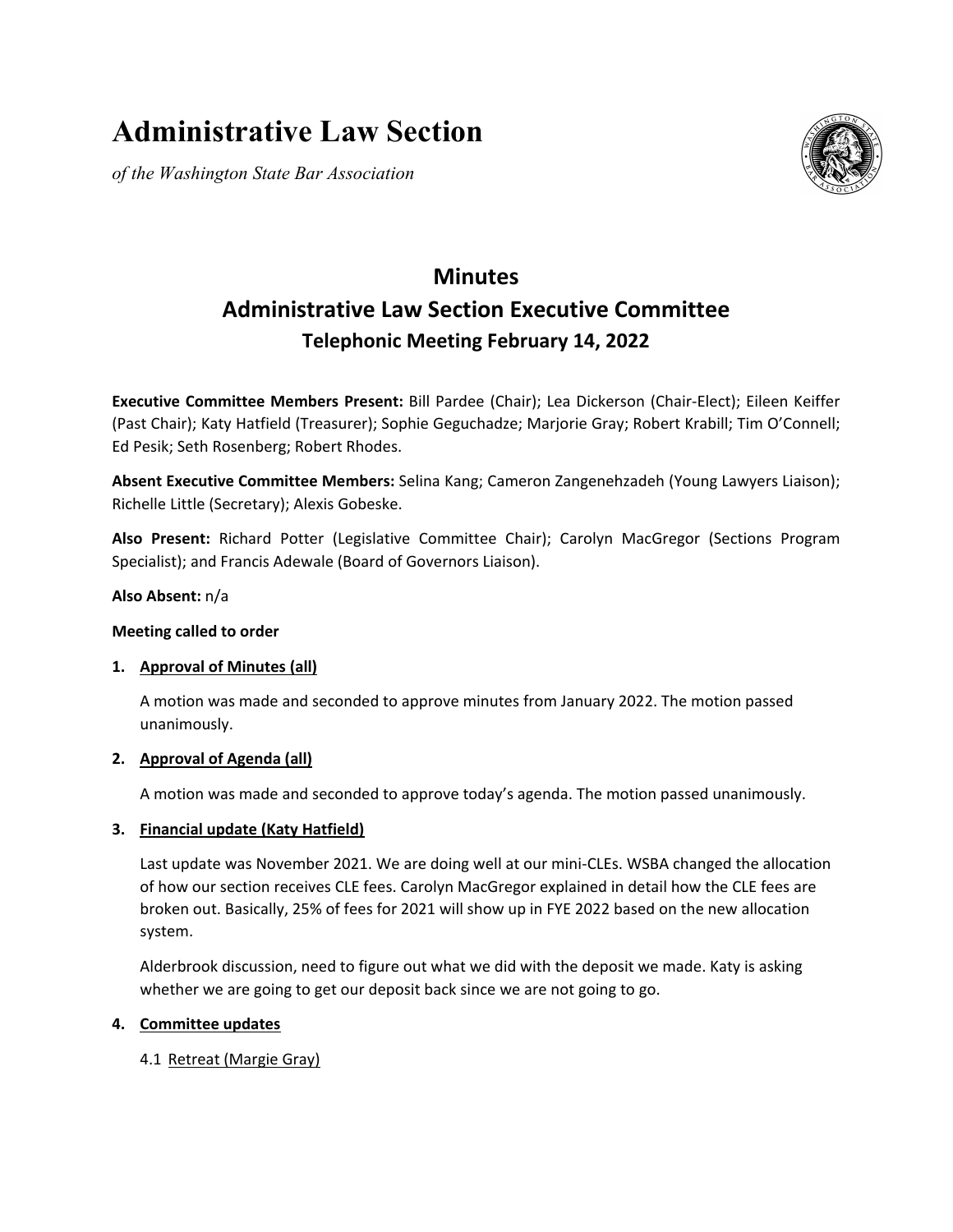Margie contacted Alderbrook indicating that we are not coming this year and asking for our deposit back. Also asked about hybrid events and other ideas that may be helpful for us ---she has not heard back. We don't know if we're getting our fee back, but she intends to get us the deposit back.

#### 4.2 Legislative (Richard Potter)

On Jan. 28, Richard and John Gray participated at the hearing for the Board of Tax Appeals. Board was going to repeal a rule and not replace it. Richard and John were trying to encourage a replacement rule. Richard also testified that the online database is a terrific resource and shows thousands of decisions.

Richard and John continue to work with Board of Professional Engineers and Land Surveyors. The Board issued a new rule making for the purpose of the indexing rule. Richard provided the Board with a template example which the Board is considering.

Legislative session ends on March 10, 2022.

Little over half of the bills are PRA amendments that would add disclosure exemptions. Three bills affect OPMA.

Senate confirmed Loraine Lee as Chief Administrative Law Judge of the OAH.

### 4.3 Publications & Practice Manual (Richelle Little, Selina Kang)

Richelle provided an update via email dated February 10, 2022 to the WSBA Admin Law Section members. Lexis has provided all the chapters in Word. They are also saying that they will provide electronic access to the publication for the committee chairs, and we are still waiting on that.

# 4.4 CLE (Lea Dickerson)

Lea wants to know if we're going to have any in-person event on June 10. Eileen was going to do a legislative update mini-CLE. Margie discussed the possibility to do an in-person CLE, not out of the question. Margie suggested doing an in-person event in the legislature buildings to do a hybrid CLE. Bill said that this is a possibility. Lea says that the CLE committee met last week. Mini CLEs are in the works. Maybe in-person conversation in the fall instead of June.

# 4.5 Diversity and Outreach (Alexis Gobeske/Robert Rhodes)

Alexis provided an update via email dated February 9, 2022 to the WSBA Admin Law Section members. So far, we received 6 mentor applications and 3 mentee applications. We will continue to advertise the program and delay the start date until mid-April to provide time to acquire additional mentees. If we don't receive additional mentee applications in the interim, we will move forward with a 2-1 mentor-mentee ratio.

Robert Rhodes also gave an update. He says that the reason for extension until mid-April is that this program works best in-person, but more difficult via video. Discussing advertising in the WSBA journal at a discounted rate to keep people aware of this possibility.

# 4.6 Homan Award (Lea Anne Dickerson)